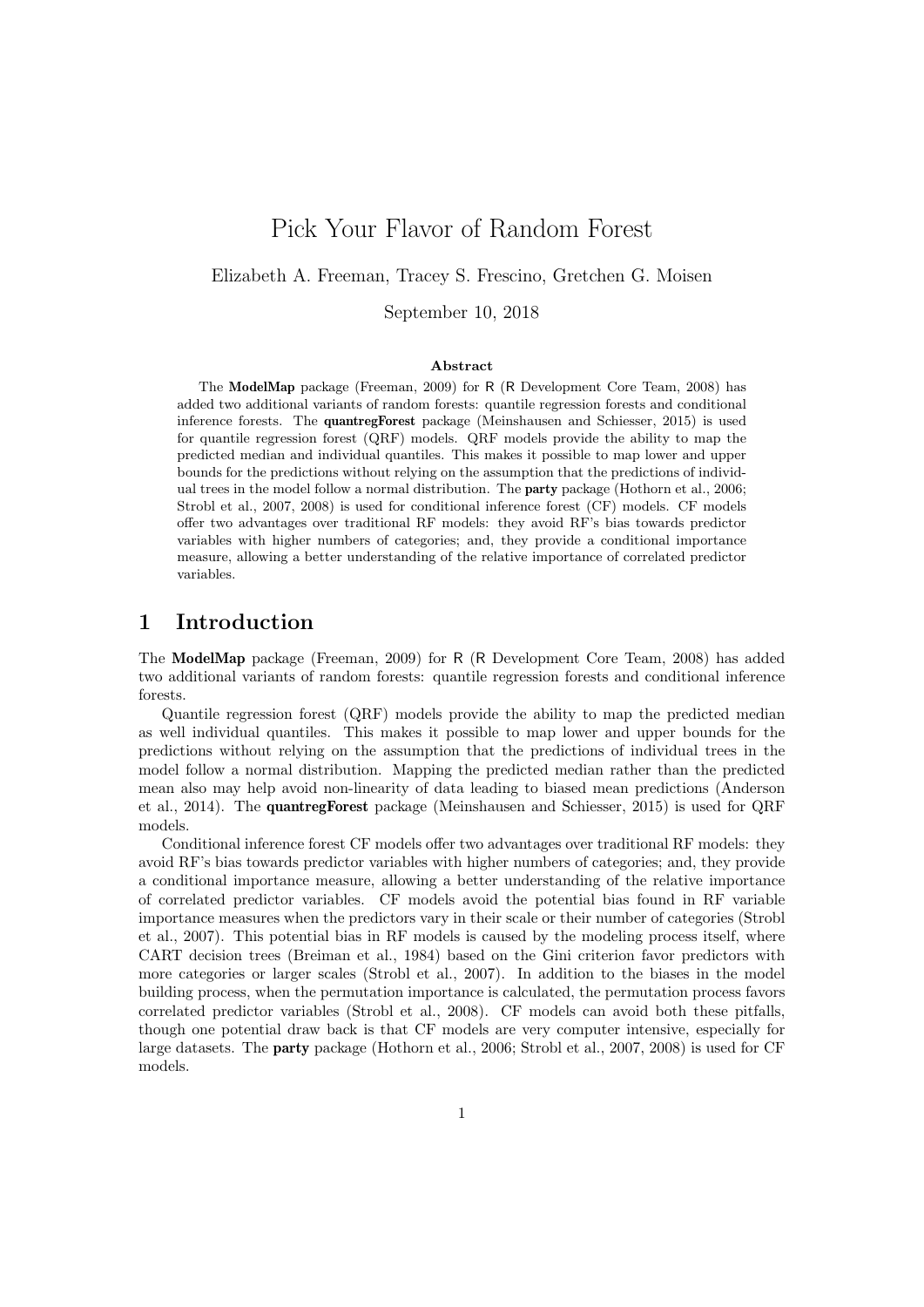| Name                   | Type                           | Description                                  |
|------------------------|--------------------------------|----------------------------------------------|
| ELEV250                | $\overline{\text{Continuous}}$ | 90m NED elevation (ft)                       |
|                        |                                | resampled to 250m, average of 49 points      |
| NLCD01 <sub>-250</sub> | Categorical                    | National Land Cover Dataset 2001             |
|                        |                                | resampled to 250m - min. value of 49 points  |
| EVI2005097             | Continuous                     | MODIS Enhanced vegetation index              |
| NDV2005097             | Continuous                     | MODIS Normalized difference vegetation index |
| NIR2005097             | Continuous                     | MODIS Band 2 (Near Infrared)                 |
| RED2005097             | Continuous                     | MODIS Band 1 (Red)                           |

Table 1: Predictor variables

# 2 Example dataset

The model.explore function can be used for both continuous and factored predictors, and for binary, categorical, and continuous responses. The out put graphics vary depending on the predictor and response types.

The data set used in this vignette is from a pilot study in Nevada launched in 2004 involving acquisition and photo-interpretation of large-scale aerial photography, the Nevada Photo-Based Inventory Pilot (NPIP) (Frescino et al., 2009). The data files for these examples are included in the ModelMap package installation in the R library directory. The data sets are under the 'external' then under 'vignetteexamples'.

The predictor data set consists of 6 predictor variables: 5 continuous variables, and 1 categorical variable (Table 1). The predictor layers are 250-meter resolution, pixel-based raster layers including Moderate Resolution Imaging Spectro-radiometer (MODIS) satellite imagery (Justice et al., 2002), a Landsat Thematic Mapper-based, thematic layer of predicted land cover, National Land Cover Data (NLCD) (Homer et al., 2004), and a topographic layer of elevation from the National Elevation Data (Gesch et al., 2002).

The continuous response variables are percent cover of Pinyon and Sage. The binary response variables are presence of Pinyon and Sage. The categorical response variable is the vegetation category: TREE, SHRUB, OTHERVEG, and NONVEG.

The MODIS data included 250-meter, 16-day, cloud-free, composites of MODIS imagery for April 6, 2005: visible-red (RED) and near-infrared (NIR) bands and 2 vegetation indices, normalized difference vegetation index (NDVI) and enhanced vegetation index (EVI) (Huete et al., 2002). The land cover and topographic layers were 30-meter products re-sampled to 250 meter using majority and mean summaries, respectively.

The rectangular subset of Nevada chosen for these maps was deliberately selected to lie along the diagonal edge of the study region to illustrate how ModelMap handles unsampled regions of a rectangle (Figure 1).

Load the ModelMap package.

```
R> library("ModelMap")
```

```
R> library(raster)
```

```
R> elevfn <- paste(getwd(),"/VModelMapData_dem_ELEVM_250.img",sep="")
R> mapgrid <- raster(elevfn)
```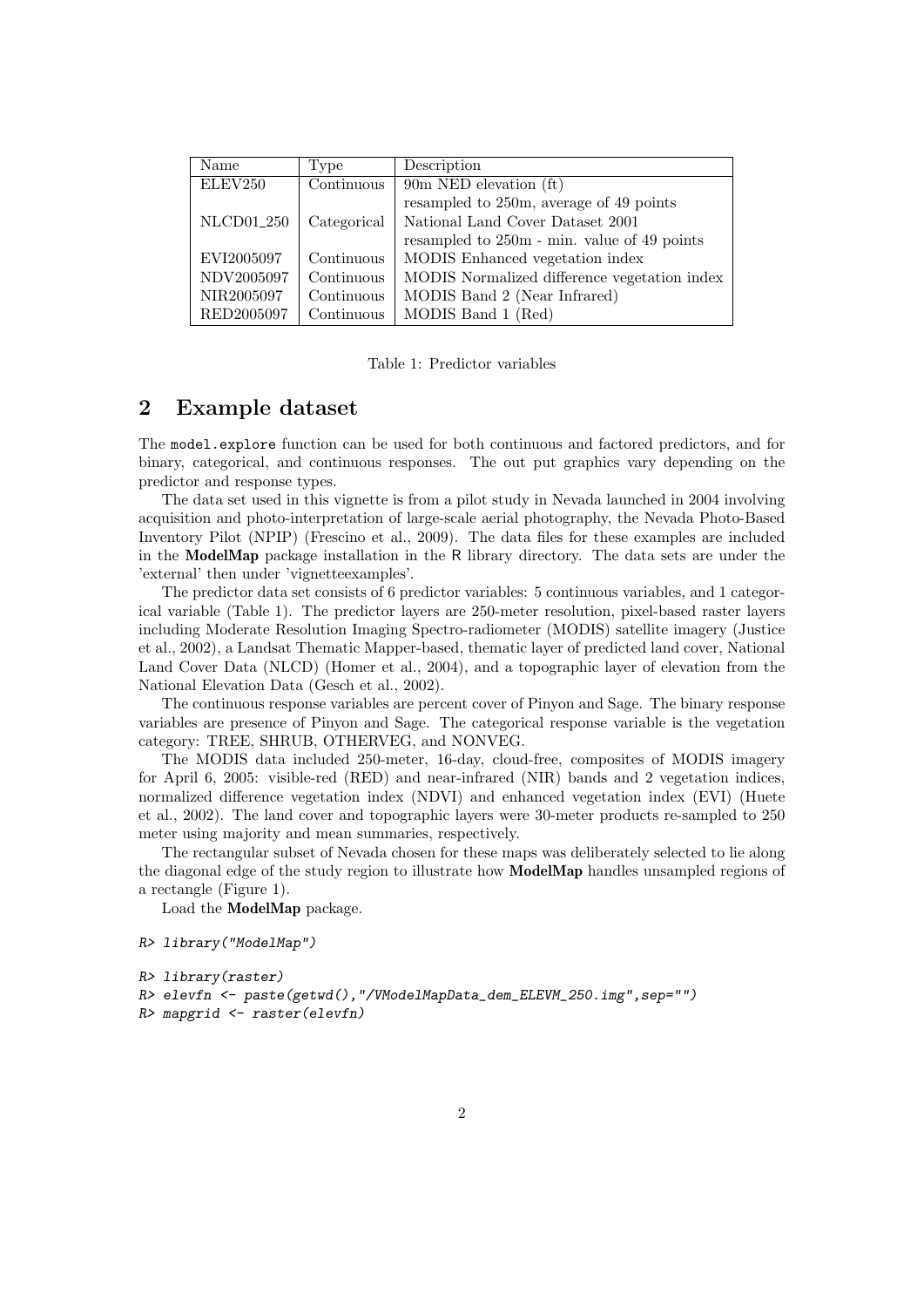

Figure 1: Elevation of the subset of the study region used for this vignette. This is a small area located along the southeast edge of nevada, containing a portion of a small mountain range. The Projection: Universal Transverse Mercator (UTM) Zone 11, Datum: NAD83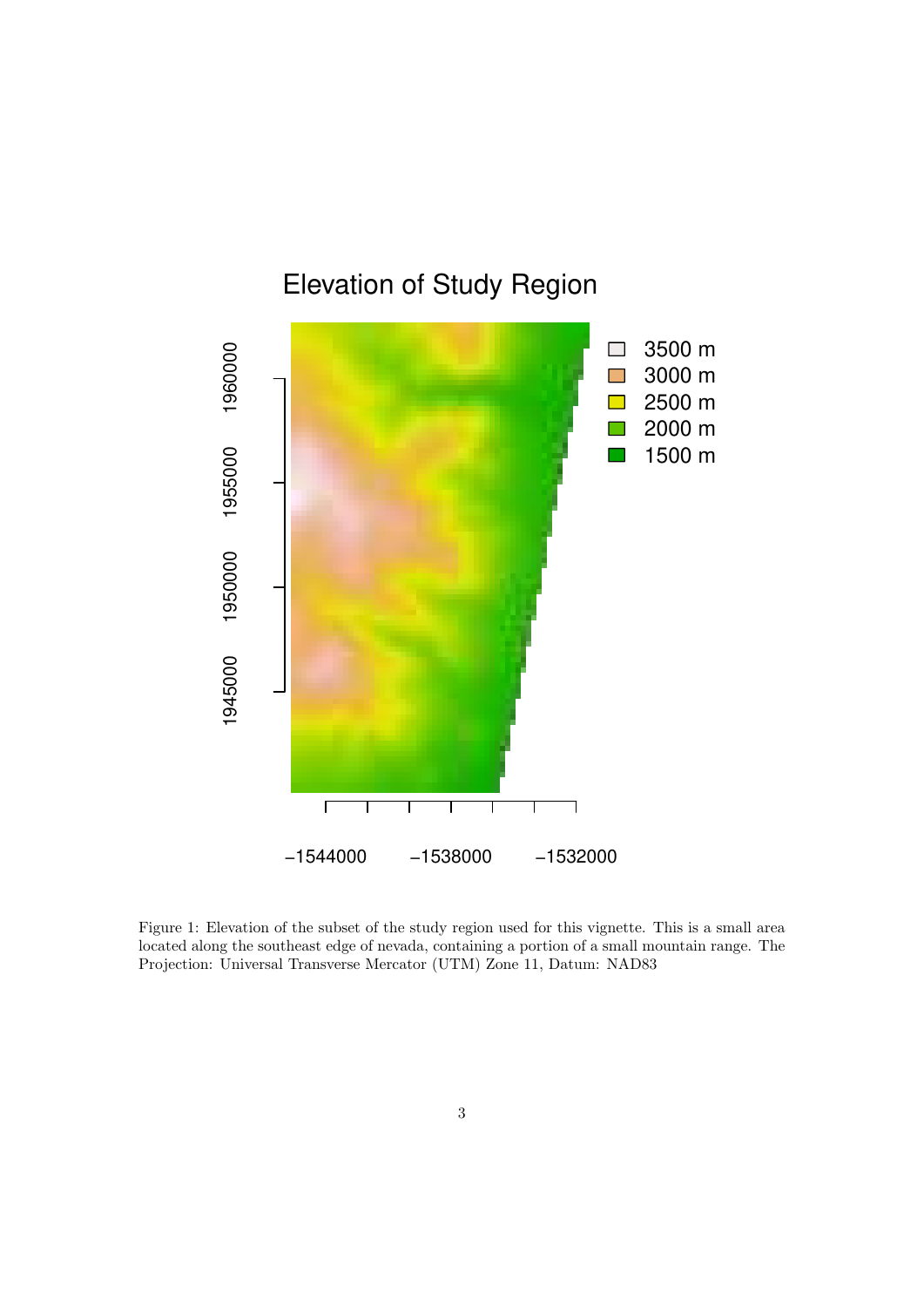#### 2.1 Set up

After installing the ModelMap package, find the sample data sets from the R installation and copy them to your working directory. The data consists of five files and is located in the vignette directory of ModelMap, for example, in C:\R\R-2.15.0\library\ModelMap\vignettes. There are 5 files:

VModelMapData.csv VModelMapData LUT.csv VModelMapData dem ELEVM 250.img VModelMapData modis STK2005097.img VModelMapData nlcd NLCD01 250.img

Next define some of the arguments.

Define training and test data file names. Note that the arguments qdata.trainfn and qdata.testfn will accept either character strings giving the file names of CSV files of data, or the data itself in the form of a data frame.

```
R> qdatafn <- "VModelMapData.csv"
R> qdata.trainfn <- "VModelMapData_TRAIN.csv"
R> qdata.testfn <- "VModelMapData_TEST.csv"
```
Define the output folder.

```
R> folder <- getwd()
```
Split the data into training and test sets. In example 1, an independent test set is used for model validation diagnostics. The function get.test() randomly divides the original data into training and test sets. This function writes the training and test sets to the folder specified by folder, under the file names specified by qdata.trainfn and qdata.testfn. If the arguments qdata.trainfn and qdata.testfn are not included, file names will be generated by appending "\_train" and "\_test" to qdatafn.

| proportion.test=0.2,         |
|------------------------------|
| qdatafn=qdatafn,             |
| $seed=42$ .                  |
| folder=folder,               |
| qdata.trainfn=qdata.trainfn, |
| qdata.testfn=qdata.testfn)   |
|                              |

Define the predictors and define which predictors are categorical. Example 1 uses five continuous predictors: the four predictor layers from the MODIS imagery plus the topographic elevation layer. As none of the chosen predictors are categorical set predFactor to FALSE.

```
R> predList <- c( "ELEV250",
                 "NLCD01_250",
                 "EVI2005097",
                 "NDV2005097",
                 "NIR2005097",
                 "RED2005097")
R> predFactor <- c("NLCD01_250")
```
Define the column that contains unique identifiers for each data point. These identifiers will be used to label the output file of observed and predicted values when running model validation.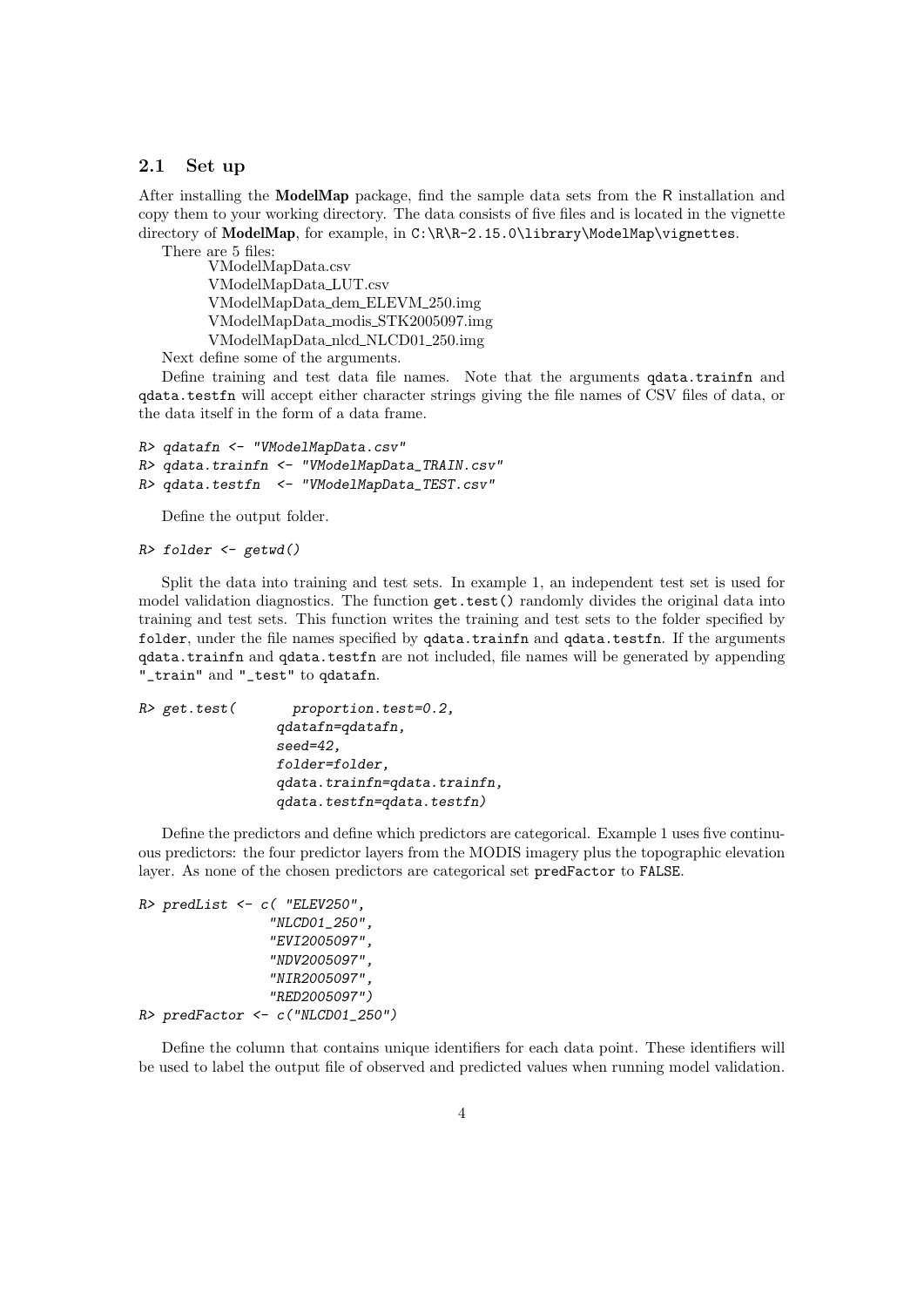```
R> unique.rowname <- "ID"
```
Define raster look up table.

```
R> rastLUTfn <- "VModelMapData_LUT.csv"
R> rastLUTfn <- read.table( rastLUTfn,
                             header=FALSE,
                             sep=",",
                             stringsAsFactors=FALSE)
R> rastLUTfn[,1] <- paste(folder,rastLUTfn[,1],sep="/")
```
# 3 Example 1 - Quantile Regression Forest

# 3.1 Build Models

Also, when working with QRF models, ModelMap will create two models: the QRF model, and a RF model built with from the same training data and with the same model parameters. This allows simple comparison of predicted median and predicted mean. When model.type="QRF" the model.build() function returns these models as a list with two components. This list can be used as the model.obj argument to the other **ModelMap** functions. If you wish to use functions from outside ModelMap on these models you can extract the individual QRF and RF models by name. For example: model.obj\$QRF and model.obj\$RF.

```
R> MODELfn.pinyon <- "VQuantile_QRF_Pinyon"
R> MODELfn.sage <- "VQuantile_QRF_Sage"
R> response.name.pinyon <- "PINYON"
R> response.name.sage <- "SAGE"
R> response.type <- "continuous"
R> QRF.pinyon <- model.build( model.type="QRF",
                                qdata.trainfn=qdata.trainfn,
                                folder=folder,
                                unique.rowname=unique.rowname,
                                MODELfn=MODELfn.pinyon,
                                predList=predList,
                                predFactor=predFactor,
                                response.name=response.name.pinyon,
                                response.type=response.type,
                                #importance=TRUE,
                                #quantiles=c(0.1,0.2,0.5,0.8,0.9)
 )
R> QRF.sage <- model.build( model.type="QRF",
                                qdata.trainfn=qdata.trainfn,
                                folder=folder,
                                unique.rowname=unique.rowname,
                                MODELfn=MODELfn.sage,
                                predList=predList,
                                predFactor=predFactor,
```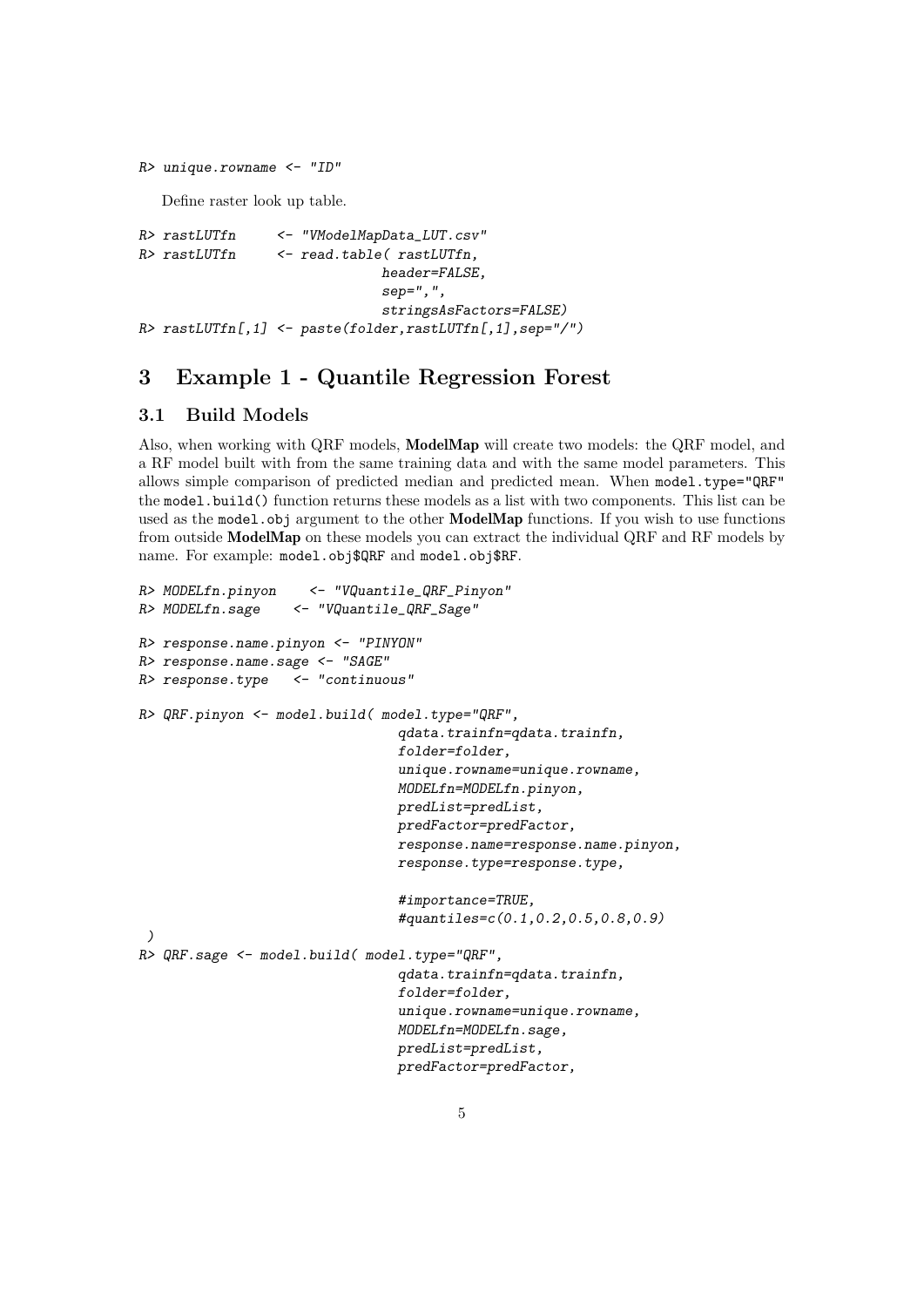```
response.name=response.name.sage,
response.type=response.type,
#importance=TRUE,
```

```
#quantiles=c(0.1,0.2,0.5,0.8,0.9)
```
)

# 3.2 Diagnostics

```
R> QRF.pinyon.pred <- model.diagnostics( model.obj=QRF.pinyon,
                                        qdata.testfn=qdata.testfn,
                                        folder=folder,
                                        MODELfn=MODELfn.pinyon,
                                        unique.rowname=unique.rowname,
                                        quantiles=c(0.1,0.5,0.9),
                               # Model Validation Arguments
                                        prediction.type="TEST",
                                        device.type=c("pdf","png"),
                                        cex=1.2)
R> QRF.sage.pred <- model.diagnostics( model.obj=QRF.sage,
                                        qdata.testfn=qdata.testfn,
                                        folder=folder,
                                        MODELfn=MODELfn.sage,
                                        unique.rowname=unique.rowname,
                                        quantiles=c(0.1,0.5,0.9),
                                # Model Validation Arguments
                                        prediction.type="TEST",
                                        device.type=c("pdf","png"),
                                        cex=1.2)
```
## 3.3 Importance Plots

Importance is currently unavailable for QRF models. It will be re-enabled when the quantreg-Forest package is updated.

## 3.4 Interaction Plots

For QRF models, interaction plots can be generated for the median predicted value, as well as for individual quantiles.

The model.interaction.plot() function provides a diagnostic plot useful in visualizing two-way interactions between predictor variables. Two of the predictor variables from the model are used to produce a grid of possible combinations over the range of both variables. The remaining predictor variables are fixed at either their means (for continuous predictors) or their most common value (for categorical predictors). Model predictions are generated over this grid and plotted as the z axis. The model.interaction.plot() function was developed from the gbm.perspec function from the tutorial provided as appendix S3 in Elith et al. (2008).

The model.interaction.plot() function provides two graphical options: an image plot, and a 3-D perspective plot. These options are selected by setting plot.type = "image" or plot.type = "persp". The x and y arguments are used to specify the predictor variables for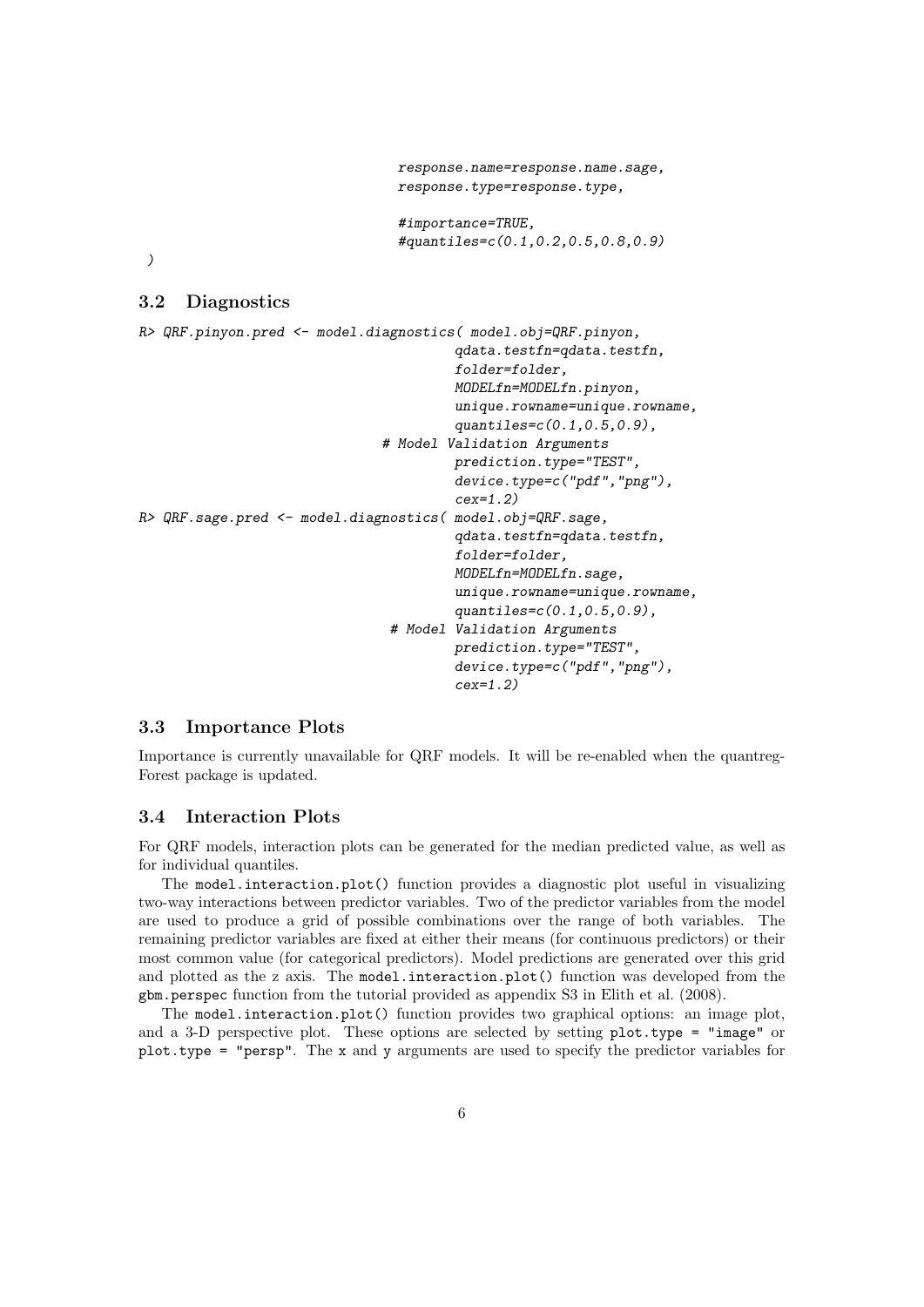the X and Y axis. The predictors can be specified by name, or by number, with the numbers referring to the order the variables appear in predList.

The pred.means argument allows you to use a named vector to specify values for the predictors not being used as X and Y axis variables. In the example below, pred.means are set to values associated with high levels of Pinyon, as determined from the model.explore() plots. The reasoning behind this, is to see what effect the X and Y axis variables have on Pinyon cover, when the other predictors are at their ideal values (

```
R> pred.means <- c( ELEV250 = 2300,
                  NLCD01_250 = 42,
                  EVI2005097 = 1800,
                  NDV2005097 = 3100,
                  NIR2005097 = 2000,
                  RED2005097 = 1000)
R> opar <- par(mfrow=c(3,1), mar=c(2,3,0,2), oma=c(0,0,3,0))
R> for (quantile in c(0.1, 0.5, 0.9))model.interaction.plot( QRF.pinyon$QRF,
                              x="ELEV250",
                              y="EVI2005097",
                              main=",
                              plot.type="persp",
                              device.type=c("none"),
                              MODELfn=MODELfn.pinyon,
                              folder=paste(folder,"/interaction",sep=""),
                              quantile=quantile,
                              pred.means=pred.means,
                              zlim=c(0,60))
      mtext(paste( quantile*100,"% Quantile",sep=""),side=2,line=1,font=2,cex=1)
}
R> mtext("Pinyon Cover by Quantile",side=3,line=1,cex=1.8,outer=TRUE)
R> par(opar)
R>
```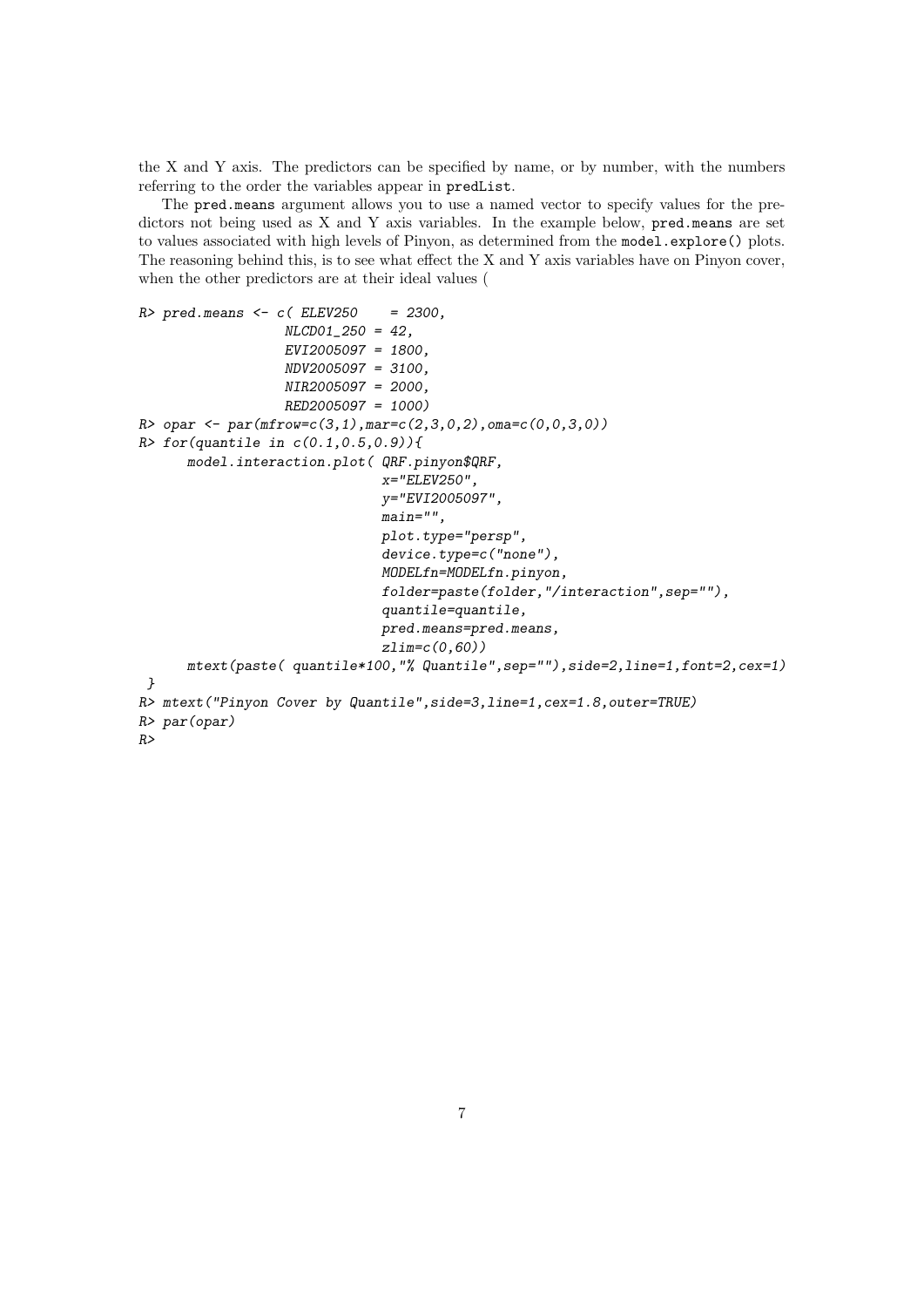# Pinyon Cover by Quantile



Figure 2: Pinyon Percent Cover - Interaction between elevation and EVI with other predictors fixed at optimum values for Pinyon.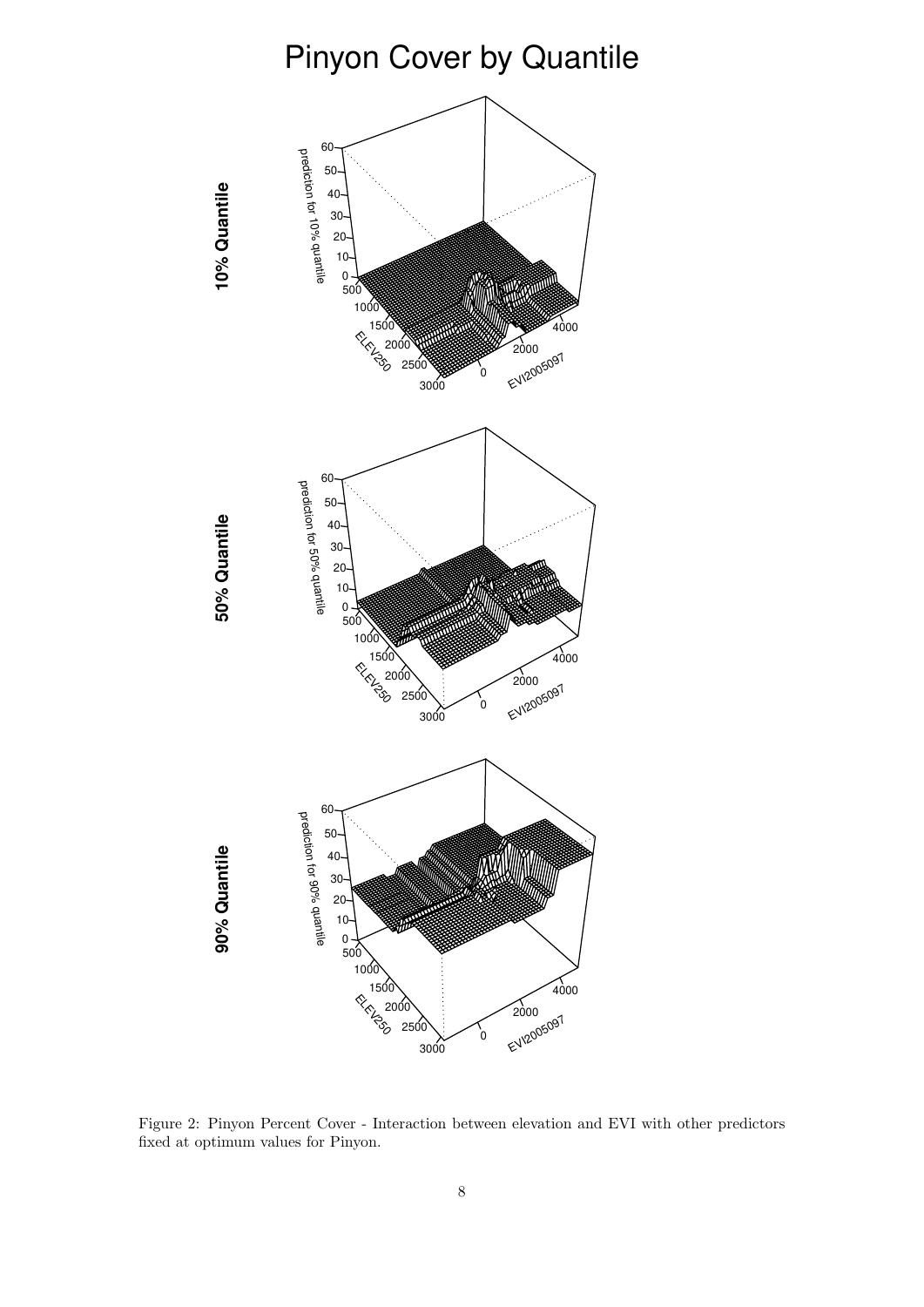### 3.5 Map production

#### 3.5.1 Raster Lookup Table

The model.mapmake() uses a look up table to associate the predictor variables with the rasters. The function argument rastLUTfn will accept either a file name of the CSV file containing the table, or the data frame itself.

Although in typical user applications the raster look up table must include the full path for predictor rasters, the table provided for the examples will be incomplete when initially downloaded, as the working directory of the user is unknown and will be different on every computer. This needs to be corrected by pasting the full paths to the user's working directory to the first column, using the value from folder defined above.

```
R> rastLUTfn <- "VModelMapData_LUT.csv"
R> rastLUTfn <- read.table( rastLUTfn,
                              header=FALSE,
                              sep=",",
                              stringsAsFactors=FALSE)
R> rastLUTfn[,1] <- paste(folder,rastLUTfn[,1],sep="/")
```
#### 3.5.2 Predict Over the Rasters

```
R> model.mapmake( model.obj=QRF.pinyon,
                 folder=folder,
                 MODELfn=MODELfn.pinyon,
                 rastLUTfn=rastLUTfn,
                 na.action="na.omit",
              # Mapping arguments
                 map.sd=TRUE,
                 quantiles = c(0.1, 0.5, 0.9)R> model.mapmake( model.obj=QRF.sage,
                 folder=folder,
                 MODELfn=MODELfn.sage,
                 rastLUTfn=rastLUTfn,
                 na.action="na.omit",
              # Mapping arguments
                 map.sd=TRUE,
                 quantiles=c(0.1,0.5,0.9))
```
#### 3.5.3 RF Map

When building QRF models, **ModelMap** creates both a QRF model and an ordinary RF model. We will start by comparing the maps of mean predicted canopy cover from the RF model (Figure 3) with those of median predicted canopy cover from teh QRF model (Figure 4).

From the RF and the QRF maps, we can see that Pinyon percent cover is higher in the mountains, while Sage percent cover is higher in the foothills at the edges of the mountains.

Note that the sample map data was taken from the South Eastern edge of our study region, to illustrate how ModelMap deals with portions of the rectangle that fall outside of the study region. The empty wedge at lower right in the maps is the portion outside the study area. ModelMap uses -9999 for unsampled data. When viewing maps in a GIS, a mask file can be used to hide unsampled regions, or other commands can be used to set the color for -9999 values.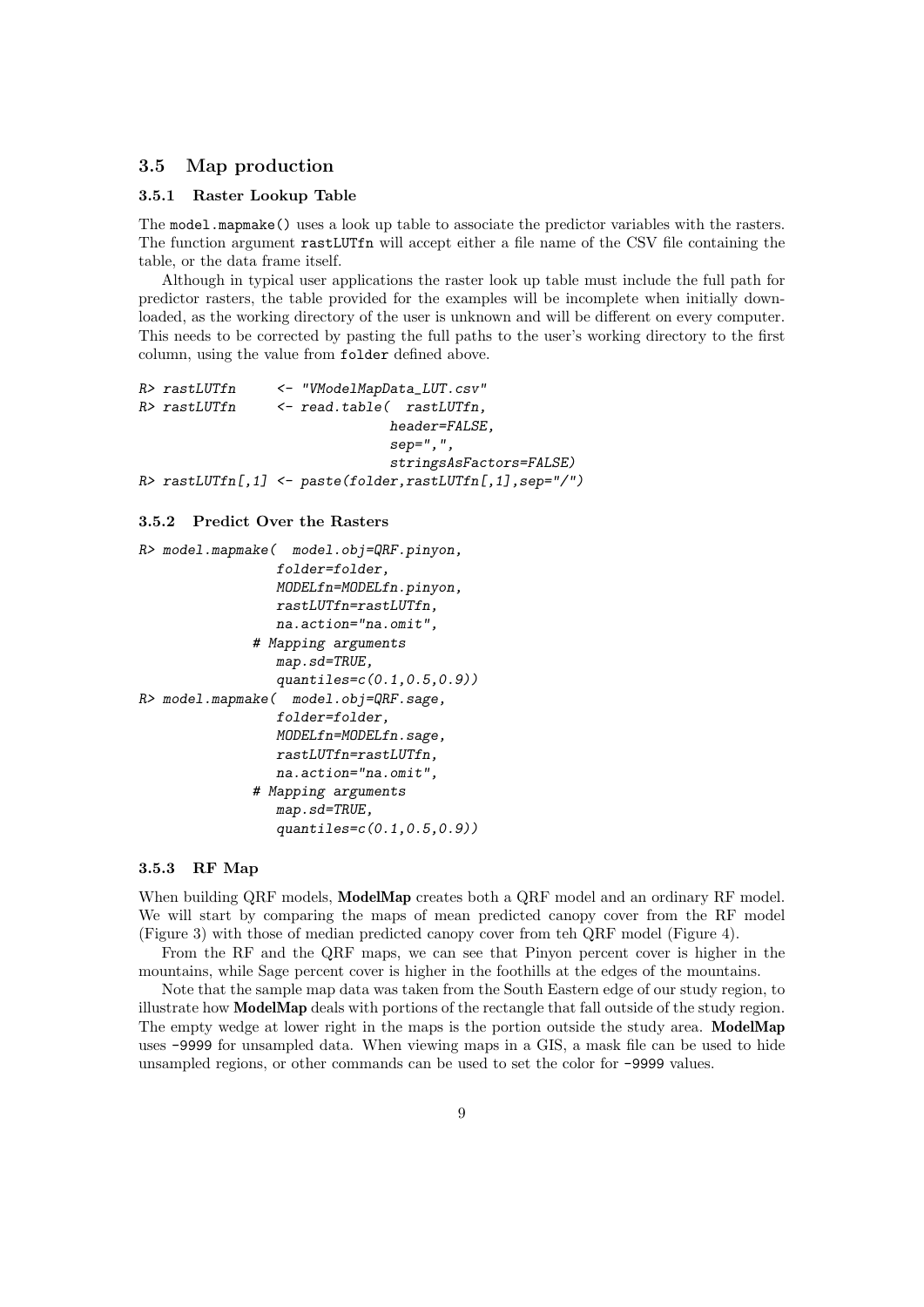Since we know that percent cover can not be negative, we will set zlim to range from zero to the maximum value found in our map and define a color ramp such that zero values will display as white, shading to dark green for high values of cover.

```
R > 1 <- seq(100,0,length.out=101)
R > c <- seq(0, 100, length.out = 101)R > col.random \leftarrow hcl(h = 120, c = c, l = 1)R> opar \leq par(mfrow=c(1,2),mar=c(3,3,2,1),oma=c(0,0,3,4),xpd=NA)
R> mapgrid.pinyon <- raster(paste(MODELfn.pinyon,"_map_RF.img",sep=""))
R> mapgrid.sage <- raster(paste(MODELfn.sage,"_map_RF.img",sep=""))
R > zlim < -c(0, 60)R> legend.label<-rev(pretty(zlim,n=5))
R> legend.colors<-col.ramp[trunc((legend.label/max(legend.label))*100)+1]
R> legend.label<-paste(legend.label,"%",sep="")
R> image( mapgrid.pinyon,
        col=col.ramp,
        xlab="", ylab="", xaxt="n", yaxt="n", yaxt="n", yaxt"zlim=zlim,
        asp=1, bty="n", main="")R> mtext(response.name.pinyon,side=3,line=1,cex=1.2)
R> image( mapgrid.sage,
        col=col.ramp,
        xlab="",ylab="",xaxt="n",yaxt="n",
        zlim=zlim,
        asp=1, bty="n", main="")R> mtext(response.name.sage,side=3,line=1,cex=1.2)
R> legend( x=xmax(mapgrid.sage),y=ymax(mapgrid.sage),
                      legend=legend.label,
                      fill=legend.colors,
                      bty="n",cex=1.2)
R> mtext("RF - Mean Percent Cover",side=3,line=1,cex=1.5,outer=T)
R> par(opar)
R opar \leftarrow par(mfrow=c(1,2), mar=c(3,3,2,1), oma=c(0,0,3,4), xpd=NA)
R> mapgrid.pinyon <- brick(paste(MODELfn.pinyon,"_map_QRF.img",sep=""))
R> mapgrid.sage <- brick(paste(MODELfn.sage,"_map_QRF.img",sep=""))
R> image( mapgrid.pinyon[[2]],
        col=col.ramp,
        xlab="",ylab="",xaxt="n",yaxt="n",
        zlim=zlim,
        asp=1, bty="n", main="")R> mtext(response.name.pinyon,side=3,line=1,cex=1.2)
R> image( mapgrid.sage[[2]],
        col=col.ramp,
        xlab="",ylab="",xaxt="n",yaxt="n",
        zlim=zlim,
        asp=1, bty="n", main="")
```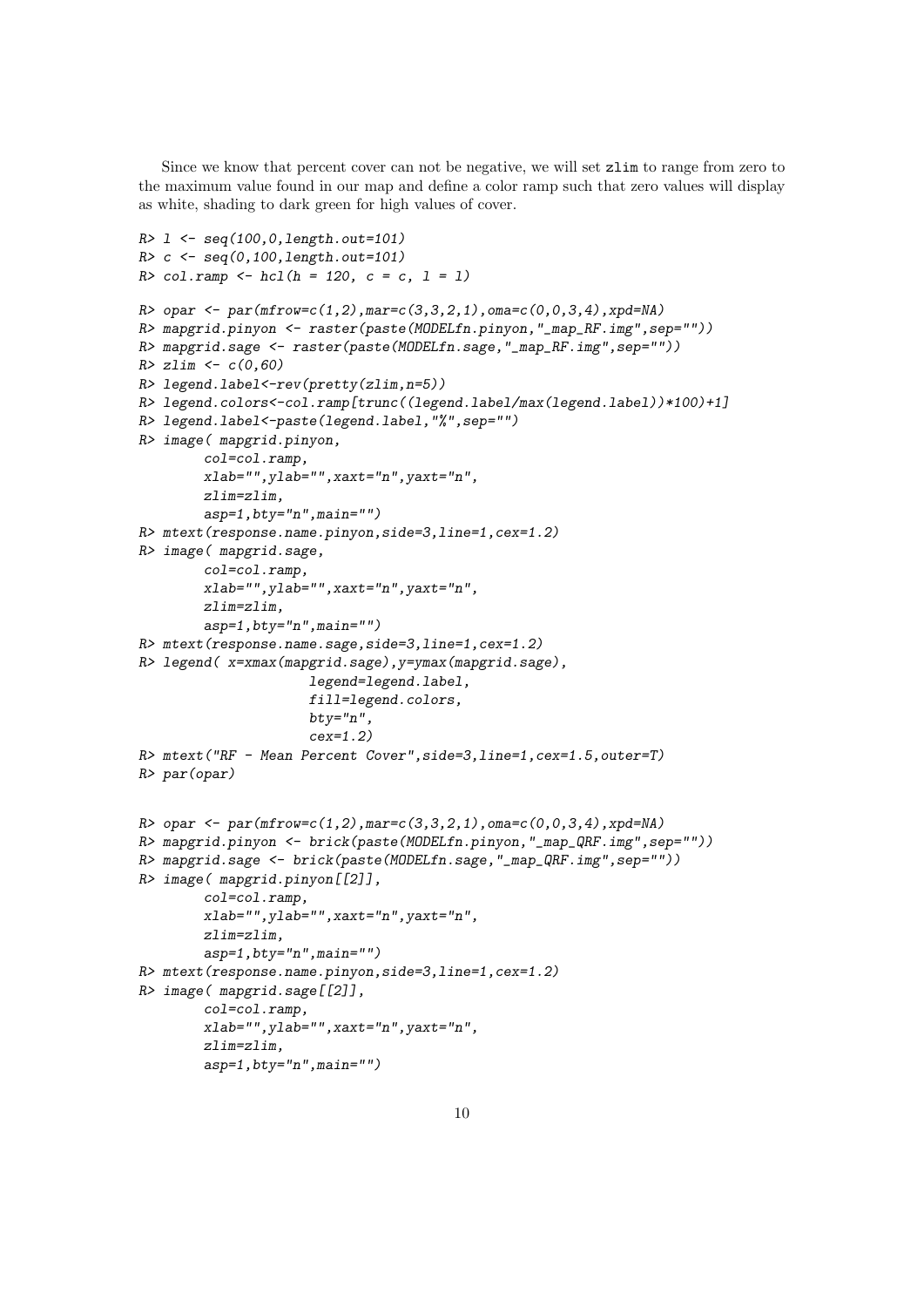

Figure 3: RF Maps of mean percent cover for Pinyon and Sage (RF models).

```
R> mtext(response.name.sage,side=3,line=1,cex=1.2)
R> legend( x=xmax(mapgrid.sage),y=ymax(mapgrid.sage),
                     legend=legend.label,
                     fill=legend.colors,
                     bty="n",cex=1.2)
R> mtext("QRF - Median (50% quantile) Percent Cover",side=3,line=1,cex=1.5,outer=T)
R> par(opar)
R opar \leq par(mfrow=c(1,2), mar=c(3,3,2,1), oma=c(0,0,3,4), xpd=NA)
R> image( mapgrid.pinyon[[1]],
        col=col.ramp,
        xlab="",ylab="",xaxt="n",yaxt="n",
        zlim=zlim,
        asp=1, bty="n", main="")R> mtext(response.name.pinyon,side=3,line=1,cex=1.2)
R> image( mapgrid.sage[[1]],
        col=col.ramp,
        xlab="",ylab="",xaxt="n",yaxt="n",
        zlim=zlim,
        asp=1, bty="n", main="")R> mtext(response.name.sage,side=3,line=1,cex=1.2)
R> legend( x=xmax(mapgrid.sage),y=ymax(mapgrid.sage),
```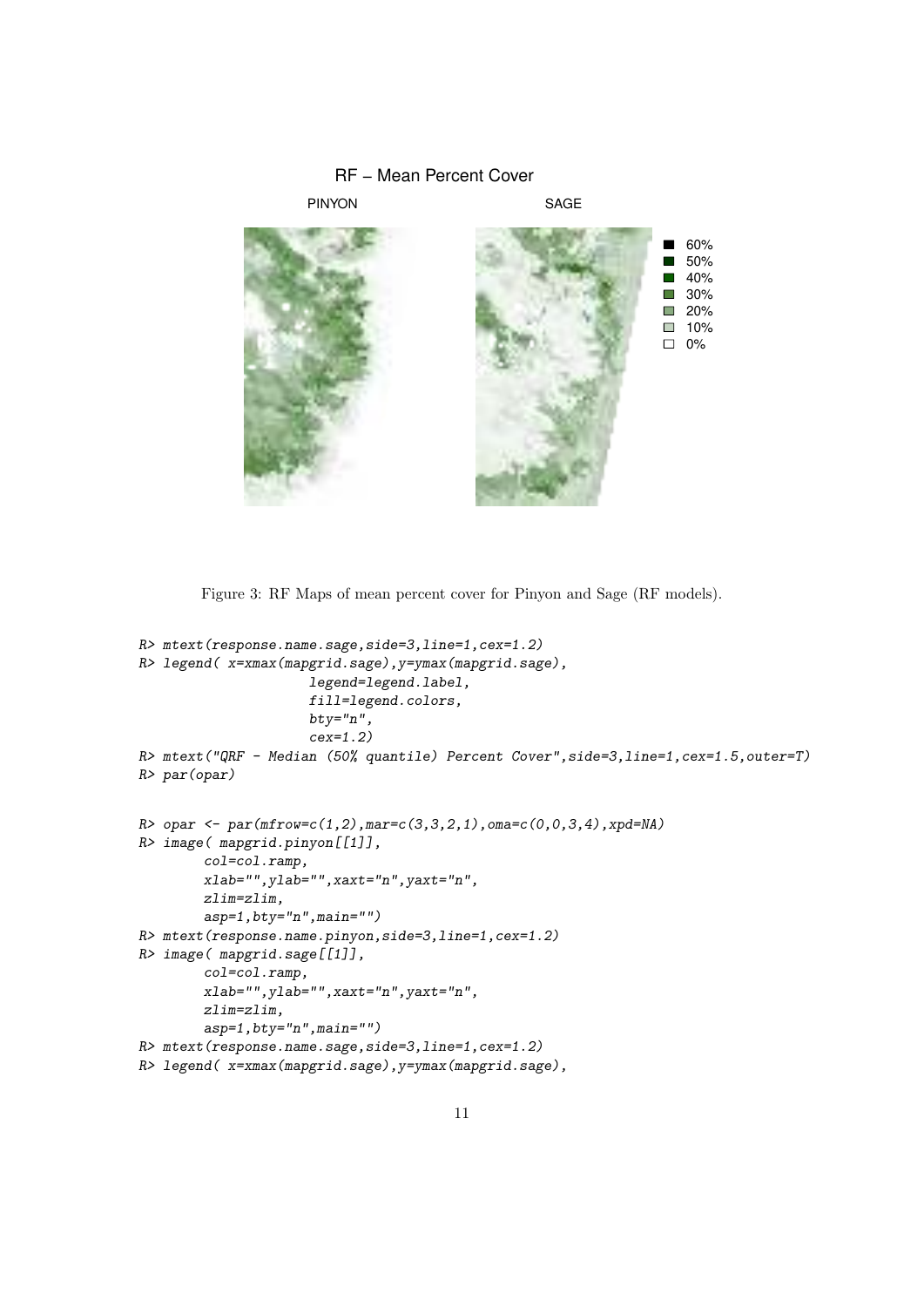

Figure 4: Maps of median percent cover (50% quantile) for Pinyon and Sage (QRF models).

```
legend=legend.label,
                     fill=legend.colors,
                     bty="n",cex=1.2)
R> mtext("QRF - Lower bound (10% quantile)",side=3,line=1,cex=1.5,outer=T)
R> par(opar)
R opar \leq par(mfrow=c(1,2), mar=c(3,3,2,1), oma=c(0,0,3,4), xpd=NA)
R> image( mapgrid.pinyon[[3]],
        col=col.ramp,
        xlab="",ylab="",xaxt="n",yaxt="n",
        zlim=zlim,
        asp=1, bty="n", main="")R> mtext(response.name.pinyon,side=3,line=1,cex=1.2)
R> image( mapgrid.sage[[3]],
        col=col.ramp,
        xlab="",ylab="",xaxt="n",yaxt="n",
        zlim=zlim,
        asp=1, bty="n", main="")R> mtext(response.name.sage,side=3,line=1,cex=1.2)
R> legend( x=xmax(mapgrid.sage),y=ymax(mapgrid.sage),
                     legend=legend.label,
                     fill=legend.colors,
```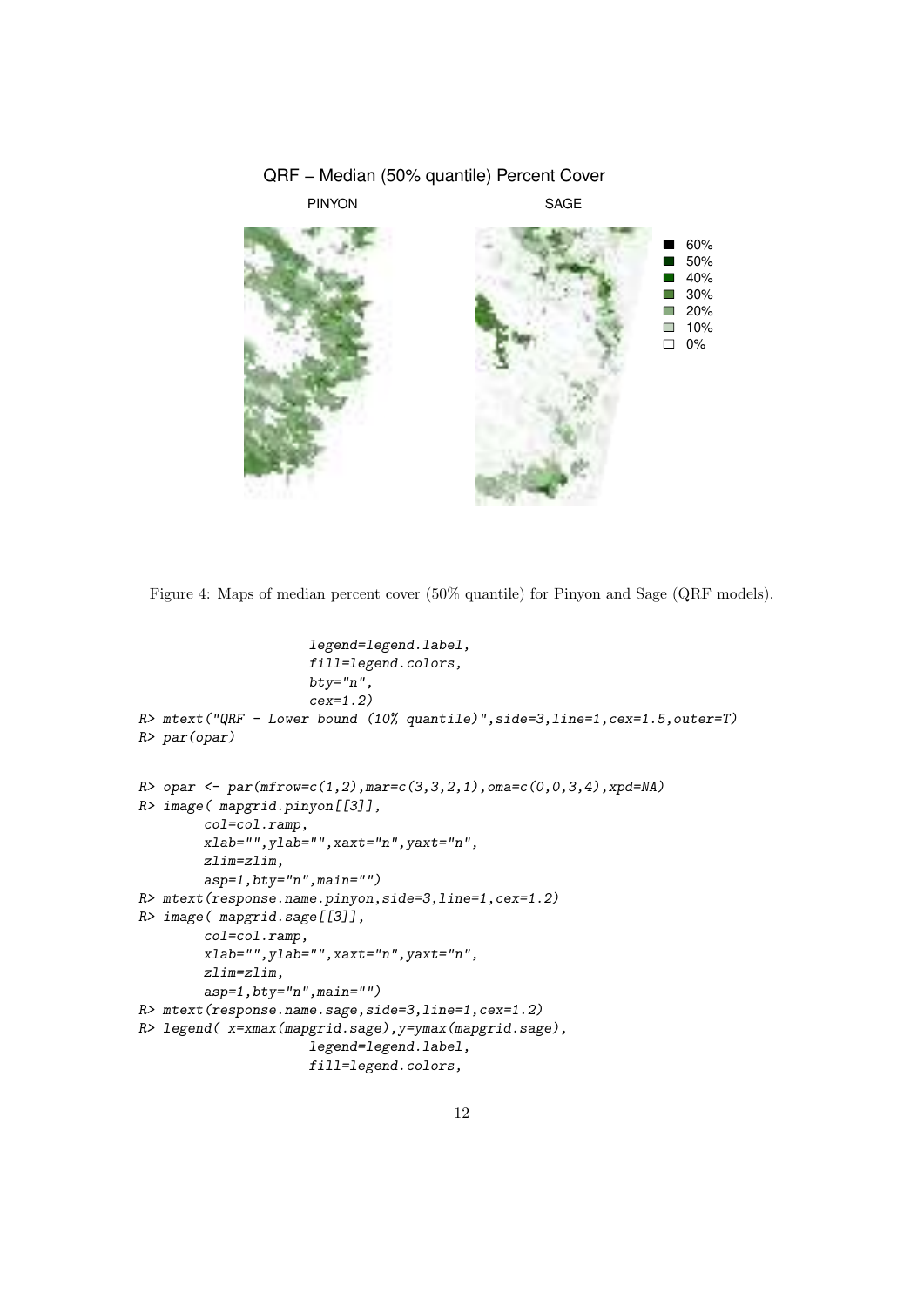

Figure 5: Maps of Lower bound (10% quantile) for Pinyon and Sage (QRF models).

```
bty="n",
                        cex=1.2)
R gt mtext{ text}('QRF model - Upper - 90% quantile', side=3, line=1, cex=1.5, outer=T)R> par(opar)
```
## 3.6

# 4 Conditional Inference Forest

Conditional Inference (CF) models (from the party package) address two possible biases in Random Forest models. First, it has been shown that variable importance in Random Forest is biased in cases where predictor variables are different is scale (for continuous predictors) or number of categories (for factored predictors) (Strobl et al., 2007). Second, when predictor variables are correlated, traditional random forest will divide the importance amongst the correlated predictors, sometimes giving the impression that none of these predictors are important to the model.

CF models do not preferentially select for predictors of larger scale or higher numbers of categories. And CF models have an option to calculate the conditional importance, to distinguish between predictors that are truly important to the model, and predictors that only appear important due to their correlation with other predictors.

A draw back with CF models is that they are much more memory intensive than RF models. And currently if you have more than just 3 or 4 predictors, it is not possible for most desktop or laptop computers to calculate the conditional importance for more than approximately 400 data points.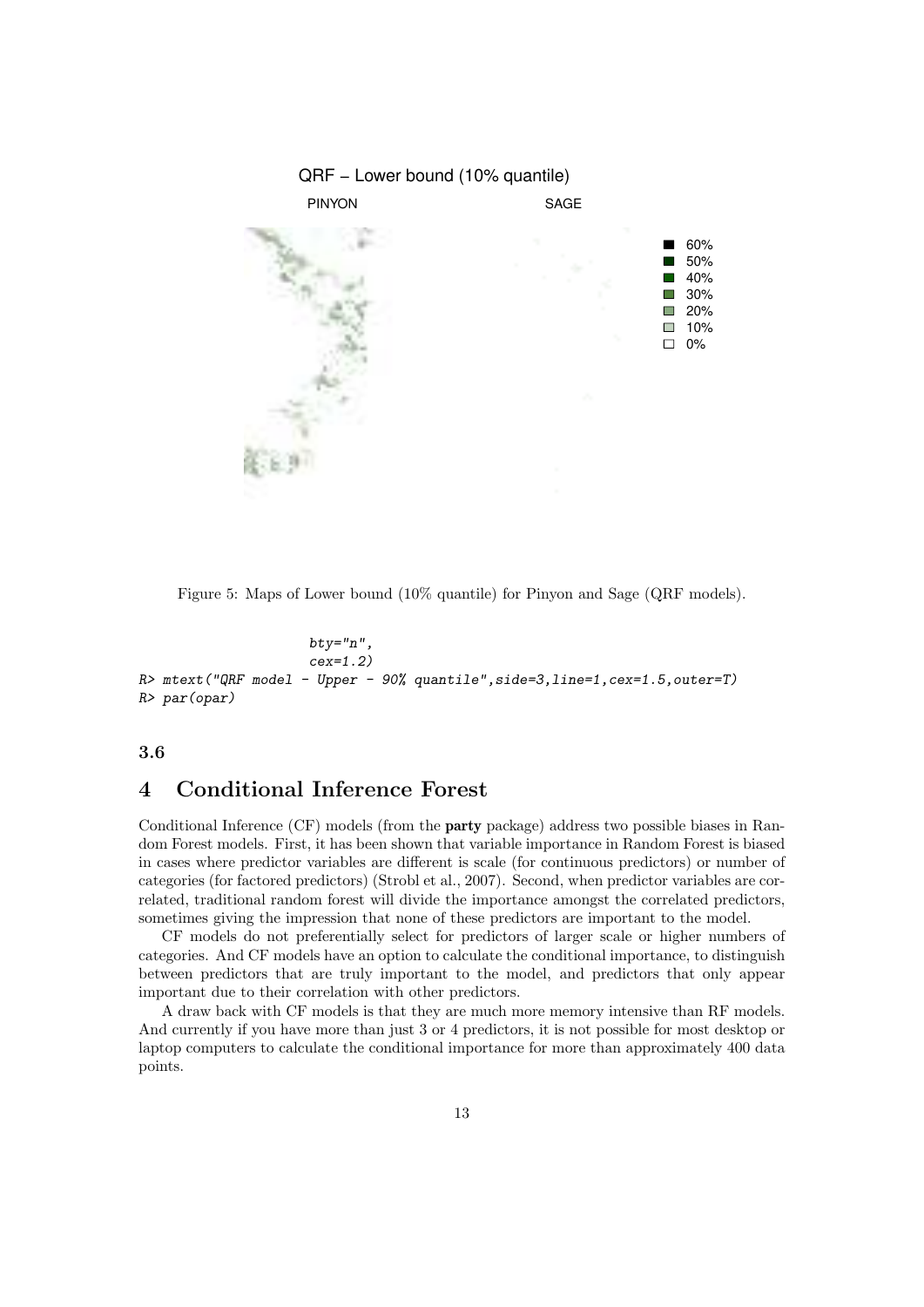

Figure 6: Maps of upper bound (90% quantile) for Pinyon and Sage (QRF models).

# 4.1 Build Models

```
R> MODELfn.pinyon <- "VQuantile_CF_Pinyon"
R> MODELfn.sage <- "VQuantile_CF_Sage"
R> response.name.pinyon <- "PINYON"
R> response.name.sage <- "SAGE"
R> response.type <- "continuous"
R> qdata<-read.csv(qdata.trainfn)
R> IS.NUM<-sapply(qdata,is.numeric)
R> qdata[,IS.NUM]<-sapply(qdata[,IS.NUM],as.numeric)
R> CF.pinyon <- model.build( model.type="CF",
                               qdata.trainfn=qdata,
                               folder=folder,
                               unique.rowname=unique.rowname,
                               MODELfn=MODELfn.pinyon,
                               predList=predList,
                               predFactor=predFactor,
                               response.name=response.name.pinyon,
                               response.type=response.type)
R> CF.sage <- model.build( model.type="CF",
                               qdata.trainfn=qdata,
                               folder=folder,
                               unique.rowname=unique.rowname,
```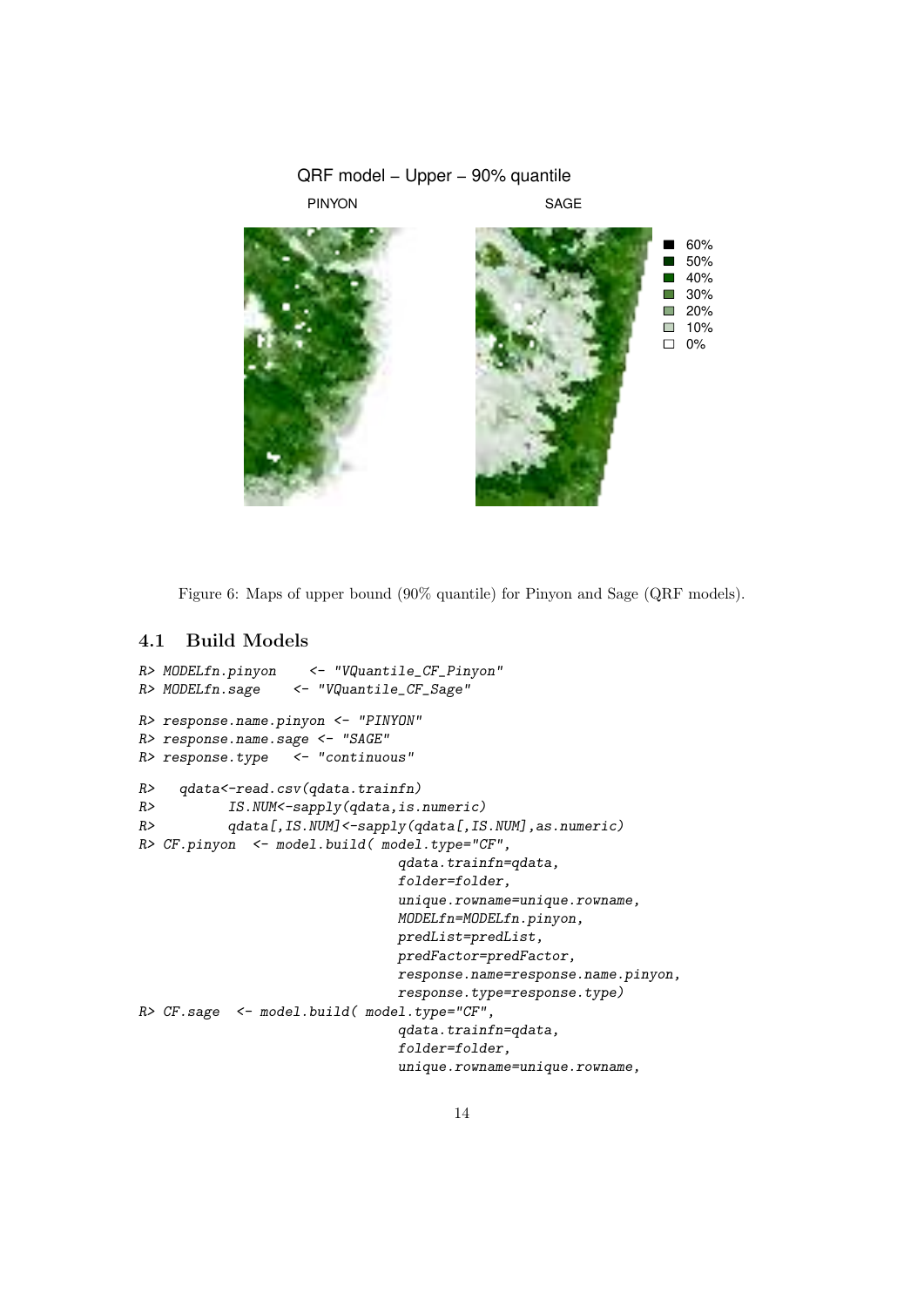```
MODELfn=MODELfn.sage,
predList=predList,
predFactor=predFactor,
response.name=response.name.sage,
response.type=response.type)
```
# 4.2 Importance Plots

Here we will compare the unconditional variable importances from the CF model with the unconditional importances from the ordinary RF model (Figure 7). For conditional CF importances, change cf.conditional.1 to TRUE. It is also possible to use model.importance.plot() to compare conditional and unconditional importances for a single CF model.

Be aware that conditional importance will take much longer to calculate, and may fail completely if your training data has more than approximately 400 data points.

Note, importances are currently unavailable for QRF models, and even the RF model built as part of a QRF model only currently has imp.type equals 2 (the node impurity).

```
R> opar \leq par(mfrow=c(2,1), mar=c(3,3,3,3), oma=c(0,0,3,0))
R> Imp.pinyon<-model.importance.plot( model.obj.1=CF.pinyon,
                        model.obj.2=QRF.pinyon$RF,
                        model.name.1="unconditional (CF)",
                        model.name.2="unconditional (RF)",
                         imp.type.1=1,
                         imp.type.2=2,
                        cf.conditional.1=FALSE,
                         sort.by="predList",
                        predList=predList,
                         scale.by="sum",
                        main="Pinyon Percent Cover",
                         device.type="none",
                         cex=0.9)
R> Imp.sage<-model.importance.plot( model.obj.1=CF.sage,
                        model.obj.2=QRF.sage$RF,
                         model.name.1="unconditional (CF)",
                        model.name.2="unconditional (RF)",
                         imp.type.1=1,
                         imp.type.2=2,
                         cf.conditional.1=FALSE,
                        sort.by="predList",
                        predList=predList,
                         scale.by="sum",
                        main="Sage Percent Cover",
                         device.type="none",
                         cex=0.9)
R> mtext("CF versus RF Variable Importance",side=3,line=0,cex=1.8,outer=TRUE)
R> par(opar)
```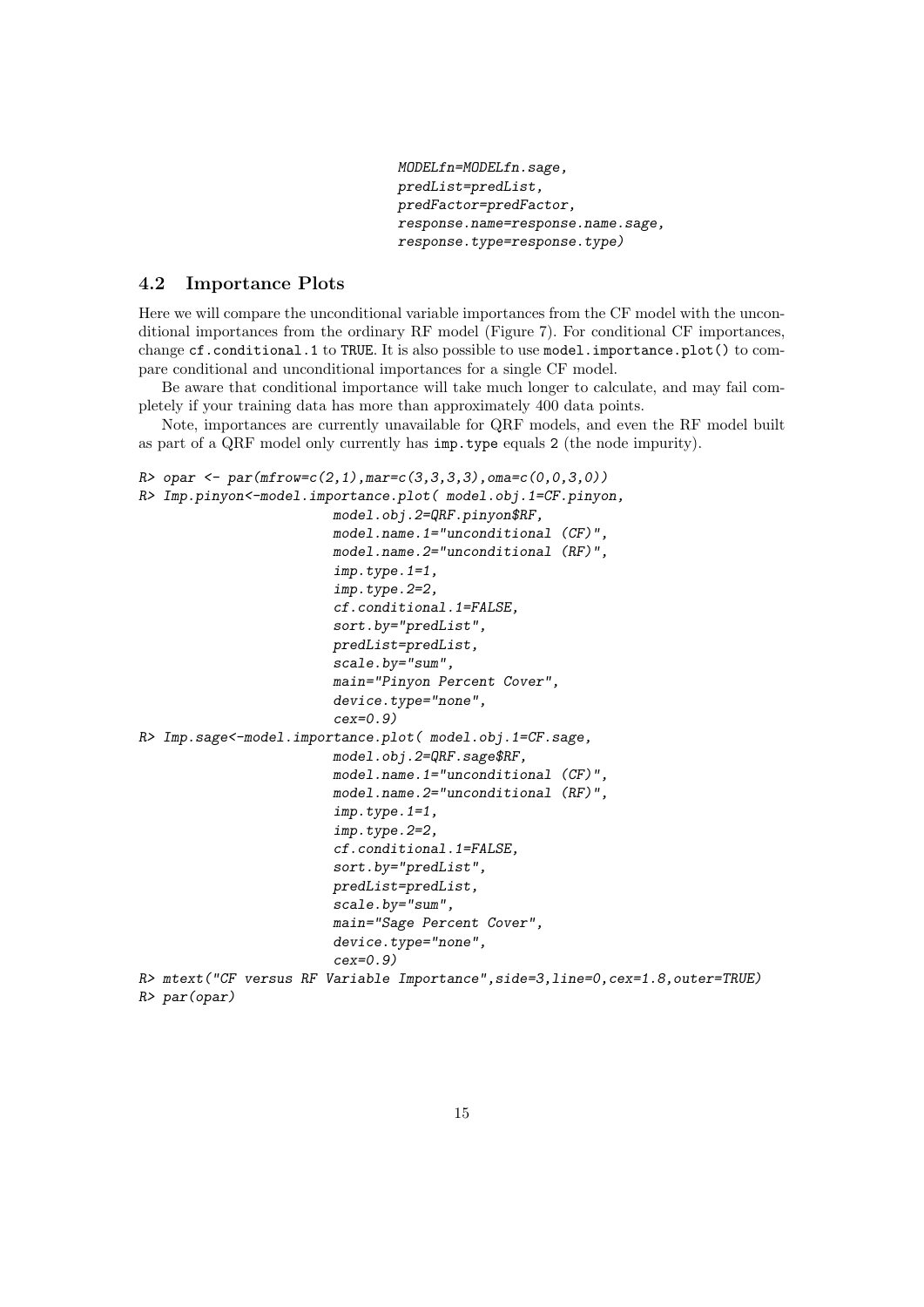

CF versus RF Variable Importance

Figure 7: Comparison of conditional variable importance from the CF model with unconditional importance form the RF model .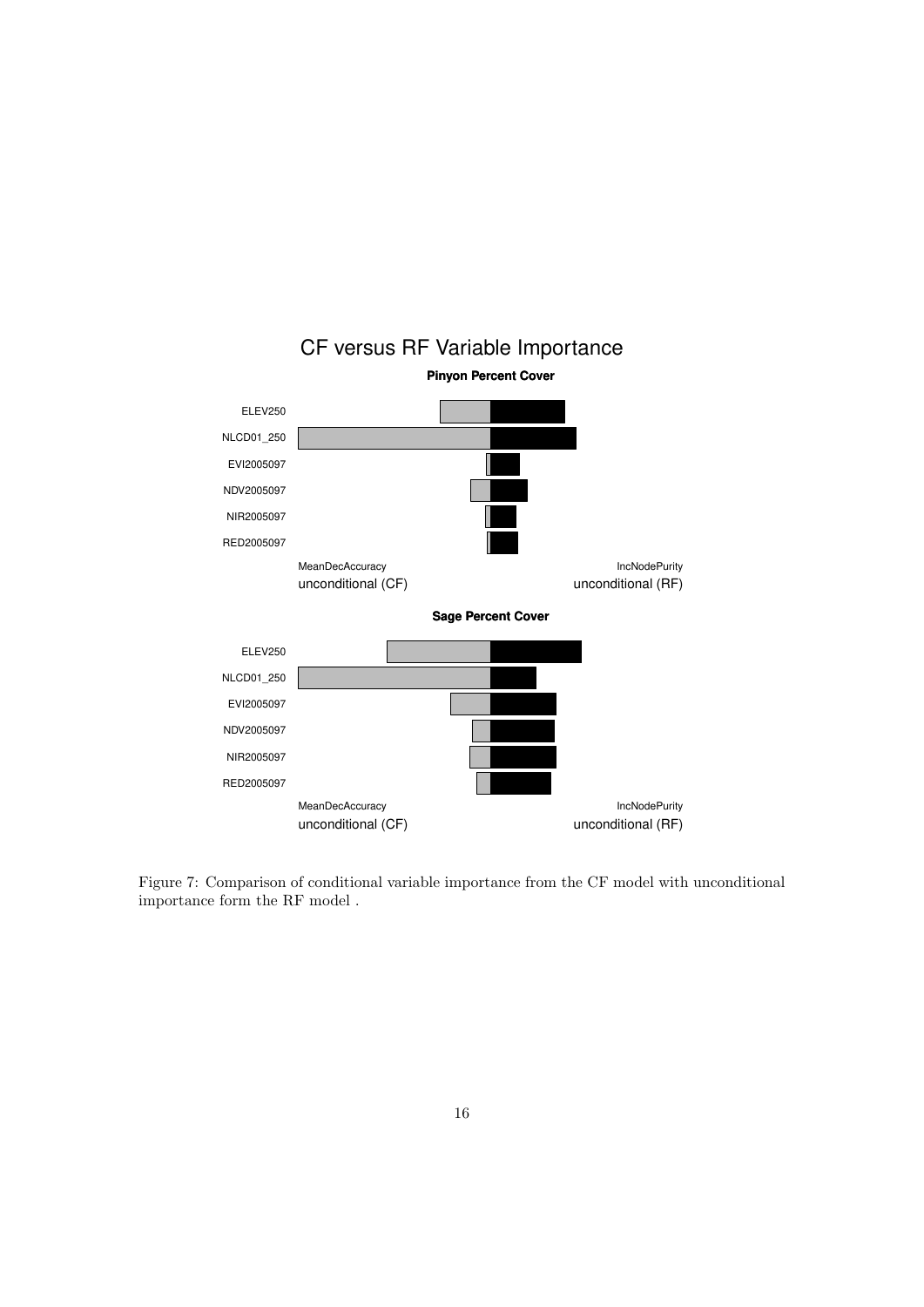## 4.3 Map production

#### 4.3.1 Predict Over the Rasters

```
R> model.mapmake( model.obj=CF.pinyon,
                 folder=folder,
                 MODELfn=MODELfn.pinyon,
                 rastLUTfn=rastLUTfn,
                 na.action="na.omit"
              )
R> model.mapmake( model.obj=CF.sage,
                 folder=folder,
                 MODELfn=MODELfn.sage,
                 rastLUTfn=rastLUTfn,
                 na.action="na.omit"
              )
```
## 4.3.2 CF Map

Maps of CF models (Figure 8).

```
R opar \leq par(mfrow=c(1,2), mar=c(3,3,2,1), oma=c(0,0,3,4), xpd=NA)
R> mapgrid.pinyon <- raster(paste(MODELfn.pinyon,"_map.img",sep=""))
R> mapgrid.sage <- raster(paste(MODELfn.sage,"_map.img",sep=""))
R > zlim < -c(0, 60)R> image( mapgrid.pinyon,
        col=col.ramp,
        xlab="",ylab="",xaxt="n",yaxt="n",
        zlim=zlim,
        asp=1, bty="n", main="")R> mtext(response.name.pinyon,side=3,line=1,cex=1.2)
R> image( mapgrid.sage,
        col=col.ramp,
        xlab="",ylab="",xaxt="n",yaxt="n",
        zlim=zlim,
        asp=1,bty="n",main="")
R> mtext(response.name.sage,side=3,line=1,cex=1.2)
R> legend( x=xmax(mapgrid.sage),y=ymax(mapgrid.sage),
                     legend=legend.label,
                     fill=legend.colors,
                     bty="n",
                     cex=1.2)
R> mtext("CF - Mean Percent Cover",side=3,line=1,cex=1.5,outer=T)
R> par(opar)
```
# References

W. Anderson, S. Guikema, B. Zaitchik, and W. Pan. Methods for estimating population density in data-limited areas: Evaluating regression and tree-based models in peru. PLoS one, 9(7): e100037, 2014.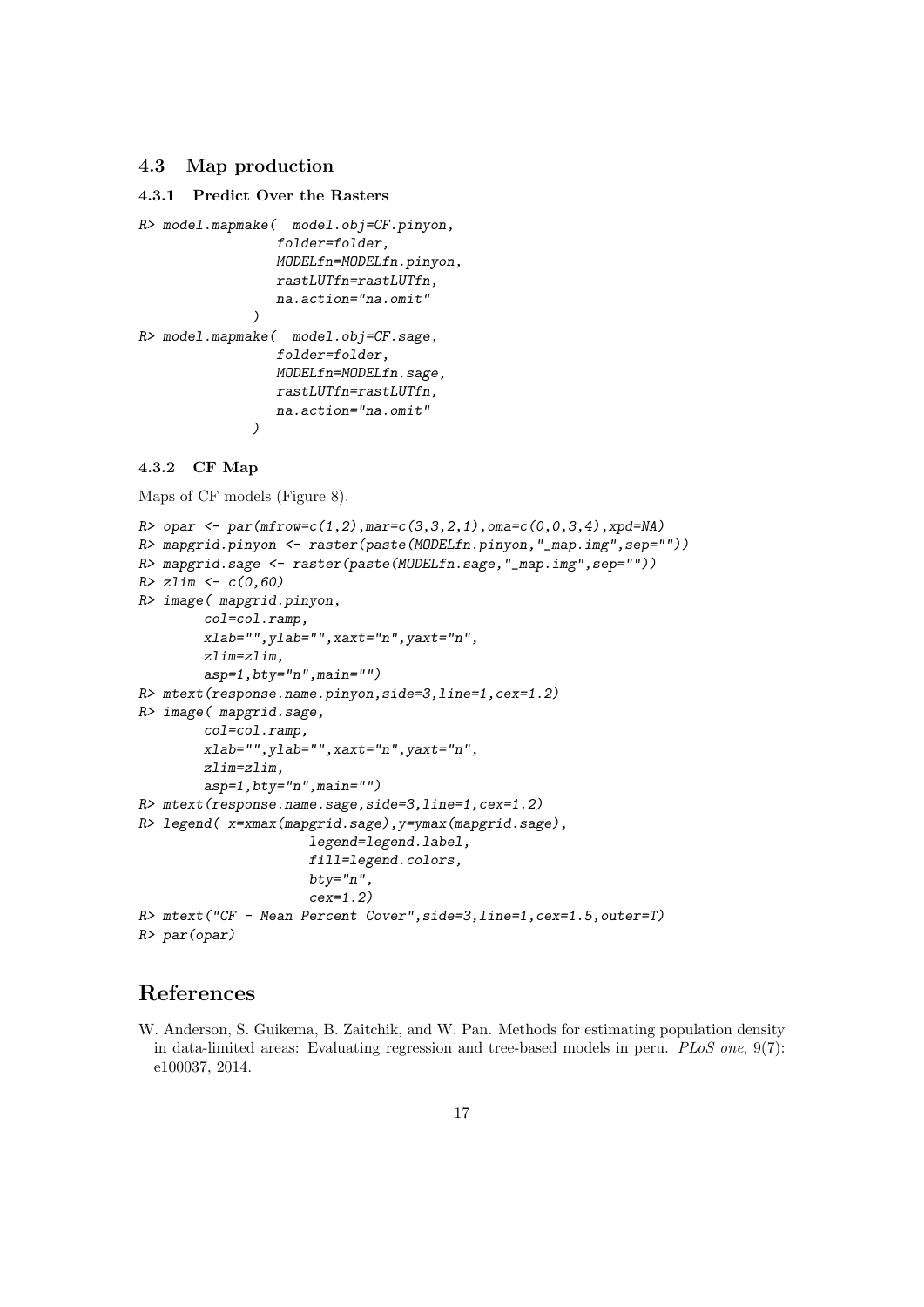

Figure 8: RF Maps of mean percent cover for Pinyon and Sage (RF models).

- L. Breiman, R. A. Friedman, R. A. Olshen, and C. G. Stone. Classification and Regression Trees. Wadsworth, 1984.
- J. Elith, J. R. Leathwick, and T. Hastie. A working guide to boosted regression trees. Journal of Animal Ecology, 77:802–813, 2008.
- E. Freeman. ModelMap: An R Package for Modeling and Map production using Random Forest and Stochastic Gradient Boosting. USDA Forest Service, Rocky Mountain Research Station, 507 25th street, Ogden, UT, USA, 2009. URL http://CRAN.R-project.org/. eafreeman@fs.fed.us.
- T. S. Frescino, G. G. Moisen, K. A. Megown, V. J. Nelson, Elizabeth, Freeman, P. L. Patterson, M. Finco, K. Brewer, and J. Menlove. Nevada photo-based inventory pilot(npip) photo sampling procedures. Gen. Tech. Rep. RMRSGTR-222, U.S. Departmentof Agriculture, Forest Service, Rocky Mountain Research Station., Fort Collins, CO, 2009.
- D. Gesch, M. Oimoen, S. Greenlee, C. Nelson, M. Steuck, and D. Tyler. The national elevation dataset. photogrammetric engineering and remote sensing. Photogrammetric Engineering and Remote Sensing, 68:5–11, 2002.
- C. Homer, C. Huang, L. Yang, B. Wylie, and M. Coan. Development of a 2001 national landcover database for the united states. Photogrammetric Engineering and Remote Sensing, 70: 829–840, 2004.
- T. Hothorn, P. Buehlmann, S. Dudoit, A. Molinaro, and M. V. D. Laan. Survival ensembles. Biostatistics, 7(3):355–373, 2006.